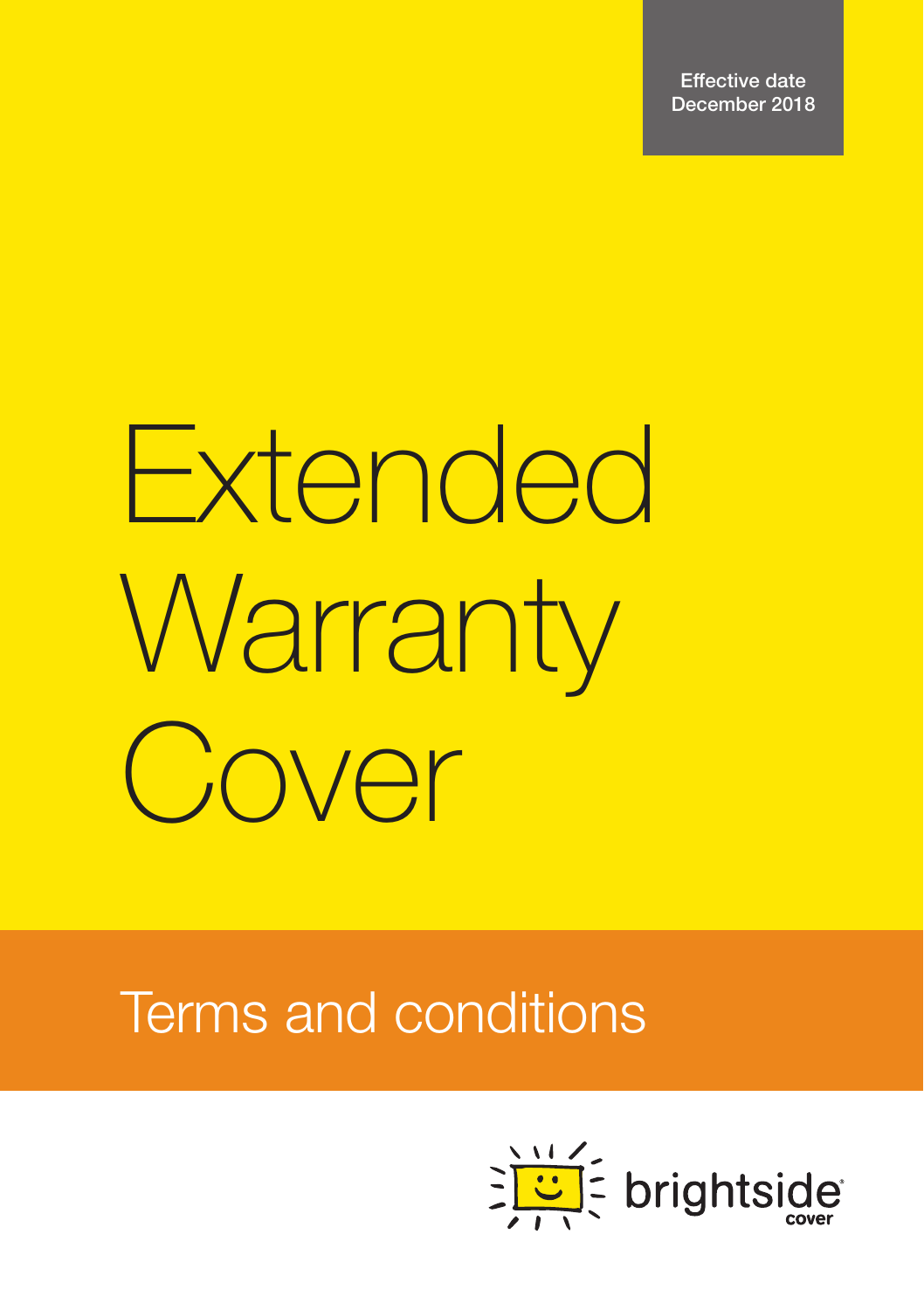## Brightside Extended Warranty Product Cover includes:





Wear and tear All products can be affected by wear and tear. But don't worry, you're covered.

#### Surge protection We have a safeguard in place for when your product suffers greatly from electrical interference.



#### No Lemon **Guarantee**

If you're unlucky enough to have three failures of the same component and a fourth occurs, relax. We'll simply replace it.



Fully **Transferable** 

This is a real bonus. You can increase the value of your gift or sale by transferring your cover to the new owner.



#### Laundry care

If your clothes are messed up by the washing machine or dryer, we'll cover the cleaning. (up to €50)



Here's a fresh idea. If your fridge or freezer loses its cool, we'll replace all your food. (up to €150)



#### Worldwide coverage

It doesn't matter where you travel in the world, we've got you covered. (up to €150)

## Brightside Extended Warranty Product Cover

Thank you for choosing Brightside Extended Warranty Product Cover.

Your Brightside Extended Product Cover Plan is underwritten by AWP P&C S.A. – Dutch Branch, trading as Allianz Partners Europe, located at Poeldijkstraat 4, 1059 VM Amsterdam, the Netherlands, Corporate identification No 33094603, is registered at the Dutch Authority for Financial Markets (AFM) No 12000535 and is authorised by L'Autorité de Contrôle Prudentiel et de Résolution (ACPR) in France and authorised by the Central Bank of Ireland for conduct of business and administered in Ireland by Frith Service Contracts Ltd, Business Number 373654 (trading as Brightside), who is registered and regulated by the Central Bank of Ireland under No C51103.

A lot can happen to Your appliances, electrical and mobile products,and Our Extended Warranty Plan provides You with extra protection after Your Manufacturer's Warranty expires.

Please read the big print, small print and legal details carefully for everything You need to know about what We will and won't pay and the extent of cover provided.

Now You can sit back and enjoy the benefits set out below.

#### Terms and conditions

Your Extended Warranty Plan is a service plan supplied by the Retailer in respect of products sold by the retailer.

Your Extended Warranty Plan will only cover Your Product specifically described on the Receipt as being covered under Your Extended Warranty Plan.

Please ensure that You keep the Receipt as proof of Your Extended Warranty Plan. The Receipt constitutes proof of the purchase and in the event of a claim, the Receipt will need to be produced.

In order to claim under Your Extended Warranty Plan, you must be a resident in the Republic of Ireland and have paid all monies due on Your Extended Warranty Plan. Your Extended Warranty Plan shall be governed by and construed in accordance with Irish law. The terms of Your Extended Warranty Plan are set out in these terms and conditions ("Terms").

## Warranty Term

### Product repair plan

*Product repair plan is only available on products where the Original Purchase Price is more than €200.*

Your Extended Warranty Plan commences from the expiry of the first Manufacturer's Warranty for Your Product, irrespective of it having been repaired and/or replaced at any stage by the manufacturer. Cover is not provided under Your Extended Warranty Plan when an Electronic, Mechanical or other Failure occurs during the period of the Manufacturer's Warranty of Your Product.

The Warranty Term with respect to repairing Your Product will end at the earlier of:

- 2, 3 or 4 years (as stated on Your Receipt) from the expiry of the Manufacturer Warranty; or
- 5 years from the date You purchased Your Product for Grey Goods; or
- 7 years from the date You purchased Your Product for White Goods or Brown Goods; or
- the time Your Extended Warranty Plan otherwise ends (for example, if Your Extended Warranty Plan is cancelled or Your Product is replaced under Your Extended Warranty Plan).

No claims under Your Extended Warranty Plan will be considered by Us if You have attempted to repair Your Product without our prior written agreement.

Your Extended Warranty Plan ends when the Warranty Term ends.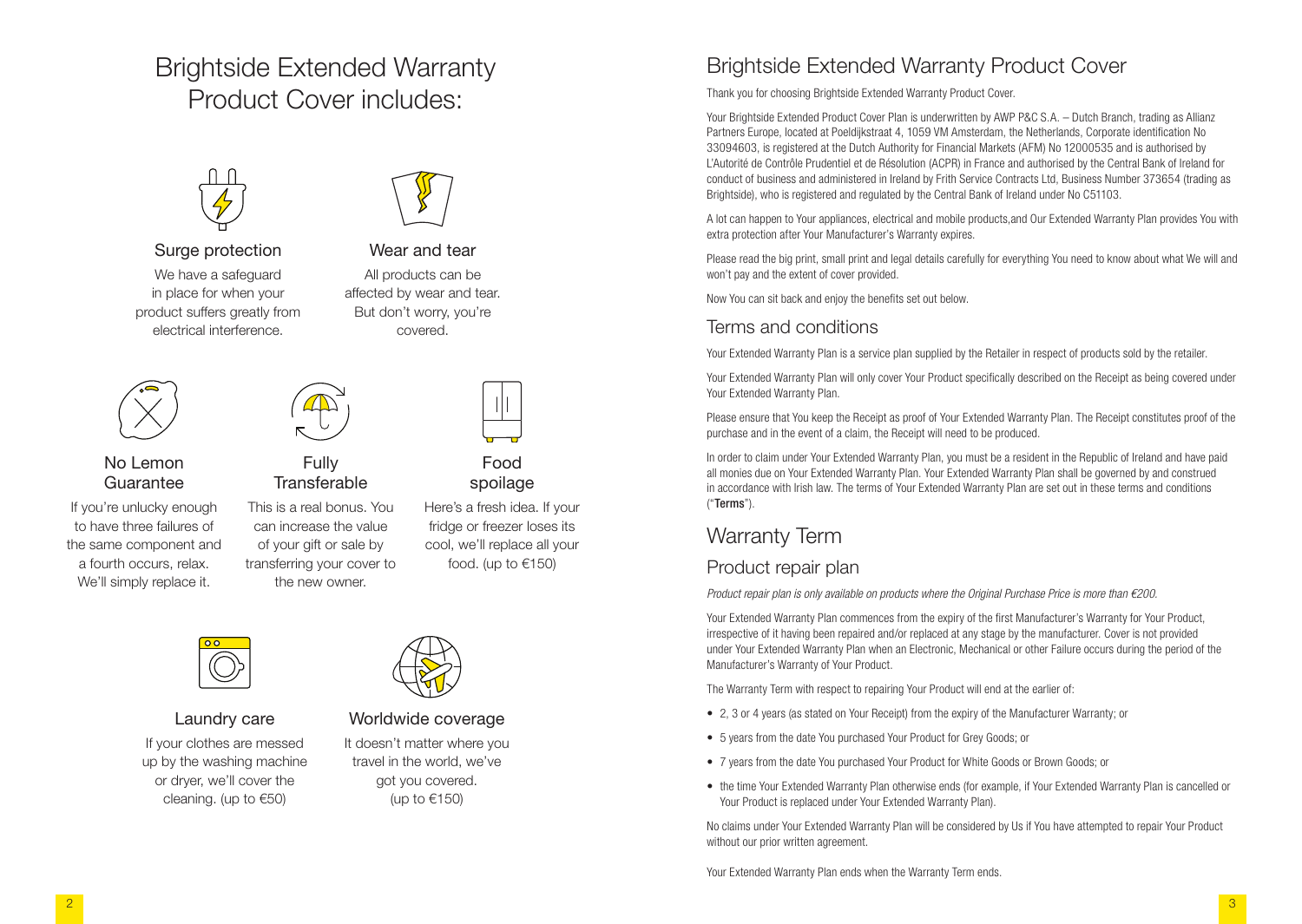## Product replacement plan

*Product replacement plan is only available on products where the Original Purchase Price is equal to or less than €200.*

Your Extended Warranty Plan commences from the expiry of the first Manufacturer's Warranty for Your Product, irrespective of it having been repaired and/or replaced at any stage by the manufacturer. Cover is not provided under Your Extended Warranty Plan when an Electronic, Mechanical or other Failure occurs during the period of the Manufacturer's Warranty of Your Product.

The Warranty Term with respect to replacing Your Product will end at the earlier of:

- 2 years from the expiry of the Manufacturer Warranty; or
- 5 years from the date You purchased Your Product; or
- the time Your Extended Warranty Plan otherwise ends (for example, if Your Extended Warranty Plan is cancelled or Your Product is replaced under Your Extended Warranty Plan).

Your Extended Warranty Plan ends when the Warranty Term ends.

## What is covered

Subject to the Terms, Your Extended Warranty Plan provides You with extra protection in the event Your Product ceases working due to: Mechanical or Electrical failure; power surges; reasonable wear and tear (determined by Us); or environmental factors such as dust, internal overheating, internal humidity or condensation.

Under Your Extended Warranty Plan, if Your Product ceases working during Warranty Term, Your Product will be repaired to normal working order (subject to the Terms).

The maximum amount payable by Us in relation to any one and all claims combined under Your Extended Warranty Plan (excluding any repairs) will be the Original Purchase Price of Your Product.

In the case of Your Product being covered by Product Replacement Plan, under Your Extended Warranty Plan We will always replace Your Product as set out in the Product Replacement Terms (see page 8) (subject to the Terms of Your Extended Warranty Plan) rather than attempt to repair it. Product Replacement Plan is only available on products where the Original Purchase Price less than €200.

If We settle Your claim by arranging a store credit of or by paying You the equivalent of the Original Purchase Price by giving You a store credit or by paying You a cash settlement or by replacing Your Product, Your Extended Warranty Plan comes to an end.

In addition to the Terms We will provide the following additional cover during the Warranty Term:

## No lemon guarantee

*This benefit is only applicable to Product repair plan.* 

If Your Product has had 3 authorised service repairs under Your Extended Warranty Plan for the same component and requires a 4th authorised service under Your Extended Warranty Plan during the Warranty Term, We will replace Your Product as set out in the Product Replacement Terms (see page 8).

For the purposes of the 'No Lemon Guarantee', preventative maintenance checks, consumer requested alignments, cleanings, product diagnosis, customer education, troubleshooting/telephone diagnosis, accessory repairs/replacements, mouse repairs/ replacements, computer software related problems, no fault found diagnosis and returns to Our authorised repairer within 30 days are not considered to be repairs. The 'No Lemon Guarantee' does not apply to ice makers, computer keyboards and speakers, laptop and all rechargeable batteries.



#### Fully transferable

If You give away Your Product You can transfer Your Extended Warranty Plan to the new owner at no charge once You notify the Brightside Cover Team of the transfer in writing within 14 days. This is limited to one transfer, after which time additional transfer requests will incur an administration fee of €30 each.

#### Wear and tear

If Your Product has been subjected to wear and tear from everyday use, and it affects the functionality or operation of Your Product, under Your Extended Warranty Plan You are covered.

#### Food spoilage

We may reimburse You for any reasonable food spoilage that occurs as a result of a covered failure or fault if Your Product is a fridge or freezer up to a maximum monetary amount of €150 (at Our discretion). In order to be eligible, You will be required to supply proof of Your loss and must have acted in accordance with the Terms.

#### Laundry care

We may reimburse You for any reasonable laundry cleaning and /or drying services (excluding any dry cleaning services) that are necessary due to a covered failure or fault if Your Product is a washing machine or clothes dryer up to a maximum monetary amount of €50 (at Our discretion). Your Product must be out of service for more than ten (10) consecutive days from the time of the first service call to assess Your Product failure or fault. You will be required to supply proof of payment for laundry costs to support Your claim and must have acted in accordance with the Terms.



 $\cap$   $\cap$  $\overline{\mathcal{L}}$ 

 $\overline{\overset{\circ}{\mathbb{O}}}$ 

## **Freight**

If You live within 100km from one of Our authorised repairers We will cover any freight costs associated with the handling of Your Product, during the claims process. If Your Product requires a service call, under Your Extended Warranty Plan We will cover all service call fees. If We determine that You do not have a valid claim We will not be responsible for any of the above costs and if We have made any advance payment You agree to reimburse Us this amount, within 14 days.

#### Surge protection

We will cover You under Your Extended Warranty Plan even if Your Product suffers a break down caused by an electrical interference, power surge or voltage fluctuation.

#### Worldwide coverage

It doesn't matter where You travel in the world, if Your Product suffers a covered failure or fault, We will pay up to €150 of the cost of the repair. You will need to contact Us prior to having Your Product repaired under Your Extended Warranty Plan and obtain Our authorisation to organise the repair.

If We authorise the repair, You will be required to pay for the repair and claim the cost back from Us. You will be required to show an itemised invoice of the repair costs in order to have Your reimbursement approved under Your Extended Warranty Plan. Alternatively You may elect to have Your Product repaired on return to Ireland in which case You will not need to pay for the repair and claim the cost back from Us.

If Your Product is covered under the Product Replacement Plan, You may elect not to have Your Product repaired outside Ireland as stated above, but wait for the replacement of Your Product from Us or payment on return to Ireland. The replacement will be done according to the Product Replacement Terms. You cannot claim both the cost of repair and replacement.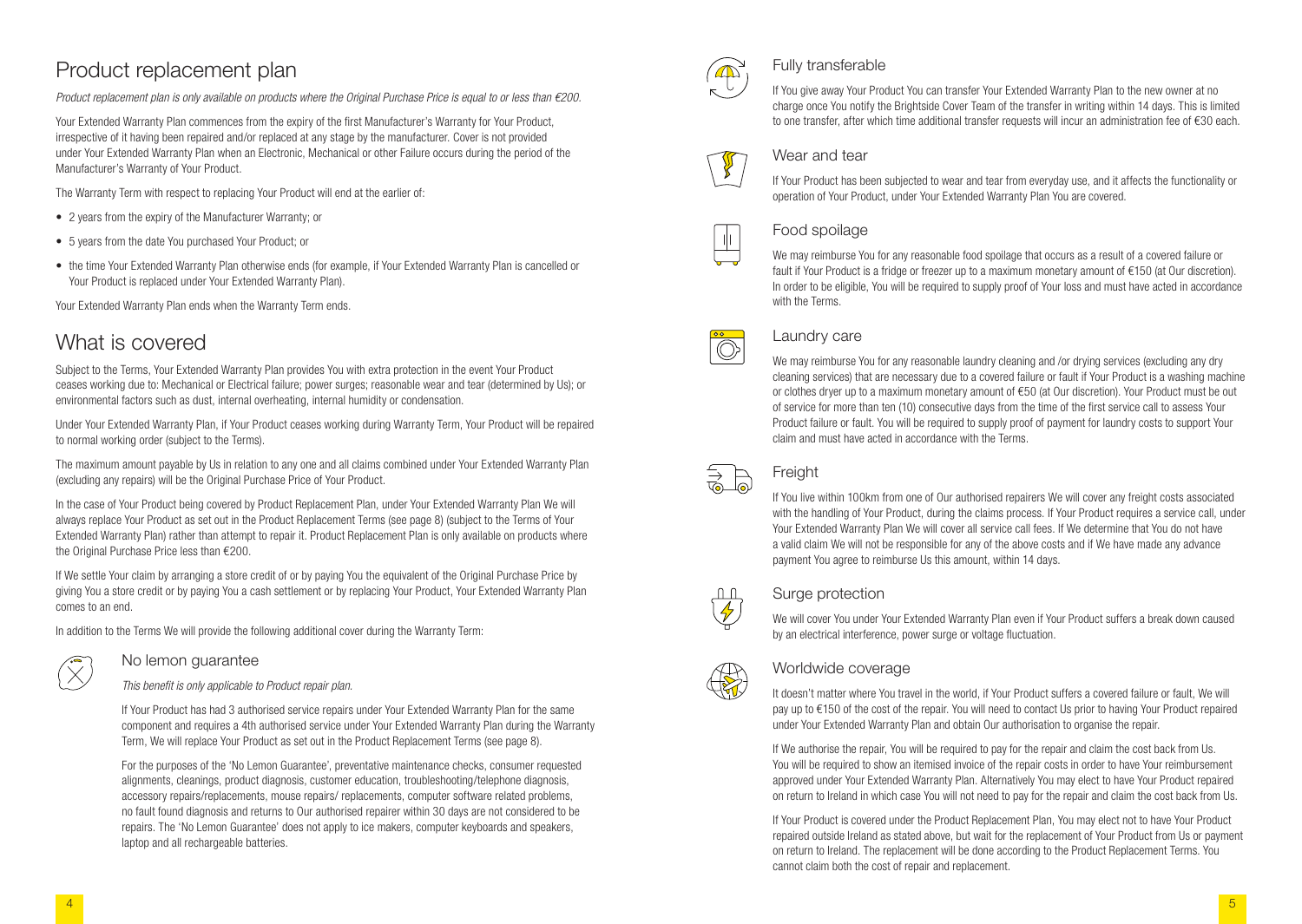## Data storage

If your goods are capable of storing User Generated Data it is possible that repairing Your Product may result in the loss of Your User Generated Data. You agree not to hold us liable for any such loss. We recommend You back up Your data.

## Cooling off period

If You decide for any reason, within 14 days of the purchase of Your Product, that You no longer want Your Extended Warranty Plan, You may return to the store from which You purchased Your Product and cancel Your Extended Warranty Plan and receive a full refund as long as no claims have been lodged in respect of Your Product.

## How to make a claim?

If Your Product breaks down during the Manufacturer's Warranty period (i.e. before the commencement of the Warranty Term), contact the manufacturer to remedy the fault.

If You are claiming under Your Extended Warranty Plan during the Warranty Term, before You call Our Brightside Cover team please conduct a basic check of Your Product, including the manufacturer's product manuals and instructions.

If the problem still persists, please call Our Brightside Cover team on 1800 819 240 Monday to Friday 8:30am to 5:30pm Western European Time ("WET") (excluding Irish public holidays). One of Our friendly team will verify Your details and assist You with Your claim. Please have Your Receipt ready before phoning.

You must call Us prior to arranging repair or replacement of Your Product, any costs associated with repair, removal or installation of Your Product will not be paid unless first approved by Us.

We may require Your Product to be assessed. This will be carried out by one of Our authorised repairers, otherwise, arrangements will be made for a service agent to contact You. We will advise You if We need an assessment and how that assessment will be made.

You must keep Your Product in good condition and repair. Any failure to operate caused by poor maintenance is not covered under Your Extended Warranty Plan. You must also make reasonable efforts to protect Your Product from any failure. If You make a claim and knew about something that could cause Your Product to fail to operate and You did not make reasonable efforts to avoid it before the failure occurred, then Your claim may not be paid. If Your Product fails to operate, You must also make reasonable efforts to prevent any further failure.

Where We determine that the claimed failure is not covered by Your Extended Warranty Plan, You will be responsible for the costs of the above dismantling as well as any costs associated with the dismantling (including but not limited to any diagnosis, reassembly, repair and/or replacement costs).

## Product Repair Terms

#### *Applicable only if Your Product is situated in the Republic of Ireland.*

Parts used for repairs may be new, used or refurbished in accordance to suitability and availability of supply. All parts used will hold a minimum guarantee period regardless of Warranty Term.

If Your goods are capable of storing User Generated Data it is possible that repairing Your Product may result in the loss of Your User Generated Data.

If Your Product is covered by Product Repair Plan under this Extended Warranty Plan, and is not economically repairable, We will replace Your Product as set out in the Product Replacement Terms (see page 8).

We always try to complete repairs in the shortest amount of time possible under Your Extended Warranty Plan. however. We are not responsible for delays caused by factors beyond Our control such as manufacturer delays in supplying parts.

## Product Replacement Terms

*Applicable only if Your Product is situated in the Republic of Ireland.*

If Your Product is covered by Product Replacement Plan under Your Extended Warranty Plan, We will offer to replace Your Product, taking into account the features, quality and specifications of the original item as well as availability of the technology.

You agree that the replacement item is chosen at Our sole discretion. In the event that you are not satisfied with the replacement offer, you have 10 business days to write to the National Warranty Manager to appeal, at Unit 85/86, First Floor Boardwalk, Omni Shopping Centre, Santry, Dublin 9.

In all circumstances, the value of the replacement product shall not exceed the Original Purchase Price You paid for Your Product. Due to changes in product technology and availability, the replacement product We supply under Your Extended Warranty Plan may have a lower selling price and is not limited to the original manufacturer brand or model of Your original product.

Replacement price differences, if any, will not be refunded. If a suitable replacement is not available, We may arrange for a store credit or monetary payment not exceeding the Original Purchase Price. Once such a payment has been made, or a Replacement Product provided, Your Extended Warranty Plan will cease.

## What is not covered

Nothing in Your Extended Warranty Plan excludes, restricts or modifies Your rights under the Irish law.

Your *Extended Warranty Plan* does not cover:

- 01. Faults or failures covered by the manufacturer during the Manufacturer Warranty period under the Manufacturer Warranty terms;
- 02. Your Product if it has had the manufacturer's serial number removed or altered;
- 03. Your Product if You or the original purchaser of Your Product have purchased Your Product second hand (which includes refurbished items) at the time this product was purchased;
- 04. Defects or design faults that are covered by the original product manufacturer or distributor whether or not through the process of a product recall;
- 05. Repairs carried out by repair agents that are not prior authorised by Us;
- 06. Repairs or replacements that have been organised without following the claims procedure listed in the Terms or without Our prior authority:
- 07. Except where specifically mentioned in Your Extended Warranty Plan, costs associated with freight, transportation or delivery for Your Product;
- 08. Service call, repair costs or replacement costs where the fault is not covered under Your Extended Warranty Plan;
- 09. Except where specifically mentioned in Your Extended Warranty Plan, costs associated with installation, uninstalling, dismantling, or re-installation of Your Product or its replacement;
- 10. Costs associated with any failure that occurs during transportation, installation, uninstalling, dismantling or reinstallation of Your Product unless by Our authorised repairer;
- 11. Except where specifically mentioned in Your Extended Warranty Plan under the headings 'Food spoilage' and 'Laundry', consequential losses or damage of any type, including loss of enjoyment, loss of intellectual or sentimental value of Your Product;
- 12. Costs associated with routine maintenance and servicing such as cleaning, adjustments, lubrication, alignments, reprogramming, tuning or upgrades;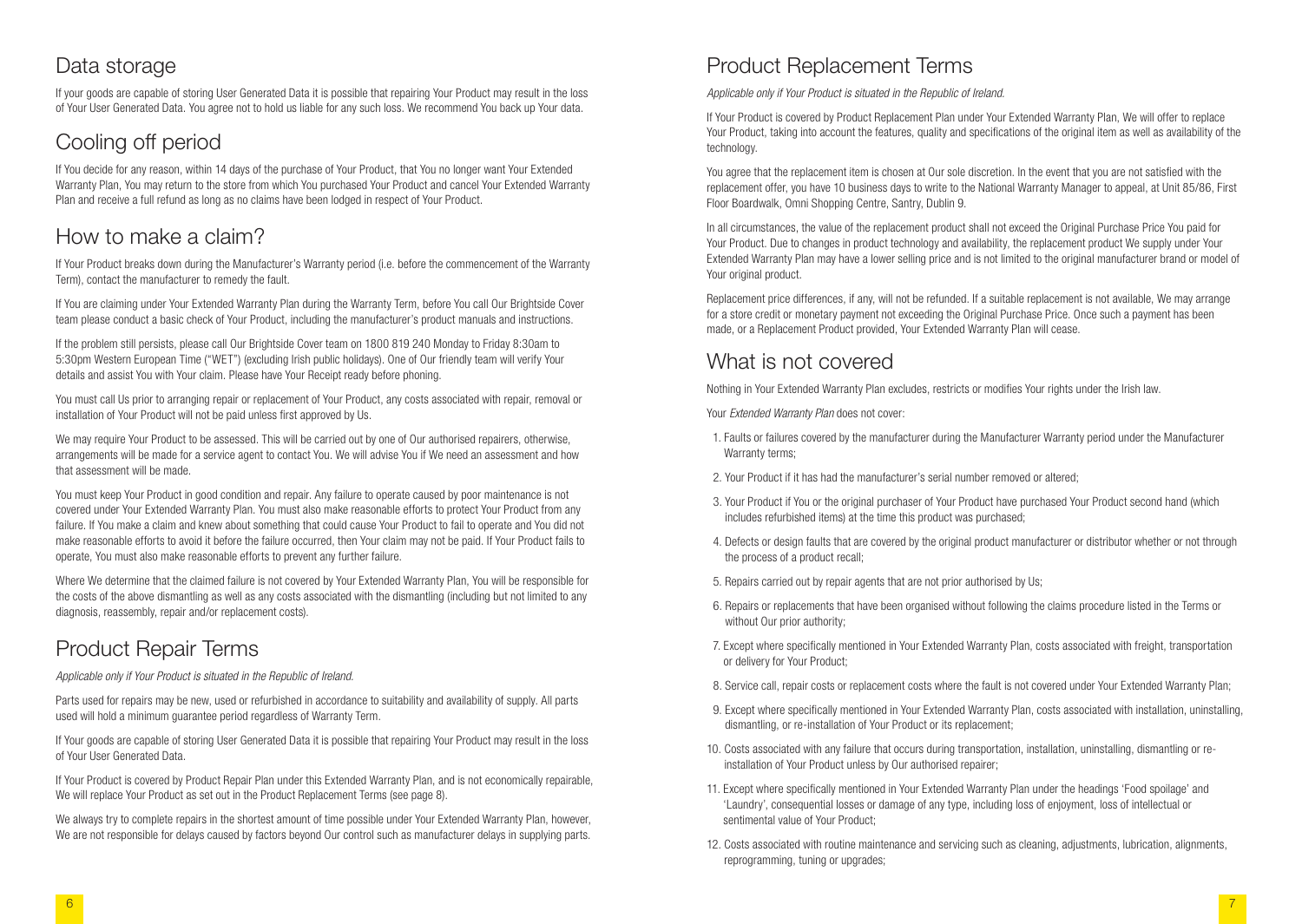- 13. Accidental damage of any type or from any cause that is not one of the specific events expressed to be covered under Your Extended Warranty Plan;
- 14. Accessories such as, but not limited to batteries, headphones, microphones, cords and cables, ancillary game controllers and memory cards;
- 15. Mechanical Failure or Electronic Failures of Your Product caused by:
	- 15.1 negligence, accidental or deliberate misuse or unauthorised alterations;
	- 15.2 liquid penetration;
	- 15.3 infestations of vermin, pests, insects or animals including domestic pets;
	- 15.4 cosmetic damage or accidental damage from any cause;
	- 15.5 rust, corrosion or mould;
	- 15.6 abnormal wear and tear including any exclusions as outlined in the manufacturer's specifications regarding excessive domestic usage;
- 16. Repairs to any:
	- 16.1 Consumables, including but not limited to batteries, fuses, bulbs, user replaceable elements, toners, drums and print heads;
	- 16.2 Monitors or televisions as a result of burned phosphor, screen burn or finger prints;
	- 16.3 Speakers as a result of overloading;
	- 16.4 Software, data or removable data medium caused by the Mechanical or Electronic Failure of Your Product,
- 17. The replacement of any accessories which may include headphones, remote controls or external devices if Your Product's Original Purchase Price is equal to or less than €200, unless they came with Your Product;
- 18. Any single claim amount which exceeds the Original Purchase Price (except for repair of Your Product);
- 19. Any failure of Your Product to properly operate outside the Warranty Term of Your Extended Warranty Plan.
- 20. Any failure or fault caused by electrical surges to Your Product, including but not limited to lightning strikes and power supply fluctuations.

## **Definitions**

#### Accidental

means an event You did not intend or expect to happen.

#### Administrator

means Frith Service Contracts Ltd, Business Number 373654 (trading as Brightside), located at Unit 85/86, First Floor Boardwalk, Omni Shopping Centre, Santry, Dublin 9, who is registered and regulated by the Central Bank of Ireland under No C51103.

#### Brown Goods

means *Vision and Audio Products* which are Televisions, DVD Players & Recorders, Blu Ray Players & Recorders, Set Top Boxes, Hi-Fi Systems, Speakers, iPod Docks, CD Players, Radios, Portable Music and Video Devices, Headphones, Home phone including base, station and wireless handsets, Projectors.

#### Electronic Failure

means a sudden or unforeseen failure of a component that forms part of or is connected to the electrical or electronic system within Your Product such as:

- micro processors, capacitors and resistors;
- transformers:
- electric motors and fans;
- light emitting diodes (LED):
- touch screens:
- switches.

#### Grey Goods

means Telecommunications and Multi-Media Products which are Computers (desktop/tower and monitor), Laptops, iPads, Tablets, eBook readers, External storage devices Facsimiles, Printers, Scanners, Navigation systems (GPS), Gaming consoles, Mobile phones, Smart phones, Cameras such as digital cameras, still cameras, video cameras.

#### Insurer

means AWP P&C S.A. – Dutch Branch, trading as Allianz Partners Europe, located at Poeldijkstraat 4, 1059 VM Amsterdam, the Netherlands, Corporate identification No 33094603, is registered at the Dutch Authority for Financial Markets (AFM) No 12000535 and is authorised by L'Autorité de Contrôle Prudentiel et de Résolution (ACPR) in France and authorised by the Central Bank of Ireland for conduct of business.

#### Manufacturer Warranty

means any express warranty that applies to Your Product provided by the manufacturer of Your Product which is applicable in Ireland.

It does not include:

- any Consumer Guarantee applicable under the Irish law; or
- any insurance, for example extended warranty insurance or home and contents insurance.

#### Mechanical Failure

means a sudden or unforeseen failure of a moving or stationery part of Your Product that is not directly connected to the electrical or electronic system such as:

- levers and cams:
- cogs and wheels;
- springs and tensioners;
- drive belts and shafts:
- hinges, catches and brackets.

#### Original Date of Purchase

means the date shown on Your Receipt.

#### Original Purchase Price

means the amount shown on the Receipt being the cost of Your Product (inclusive of VAT and any discounts).

#### Product Repair Terms

means the paragraphs in this document under the heading "Product Repair Terms".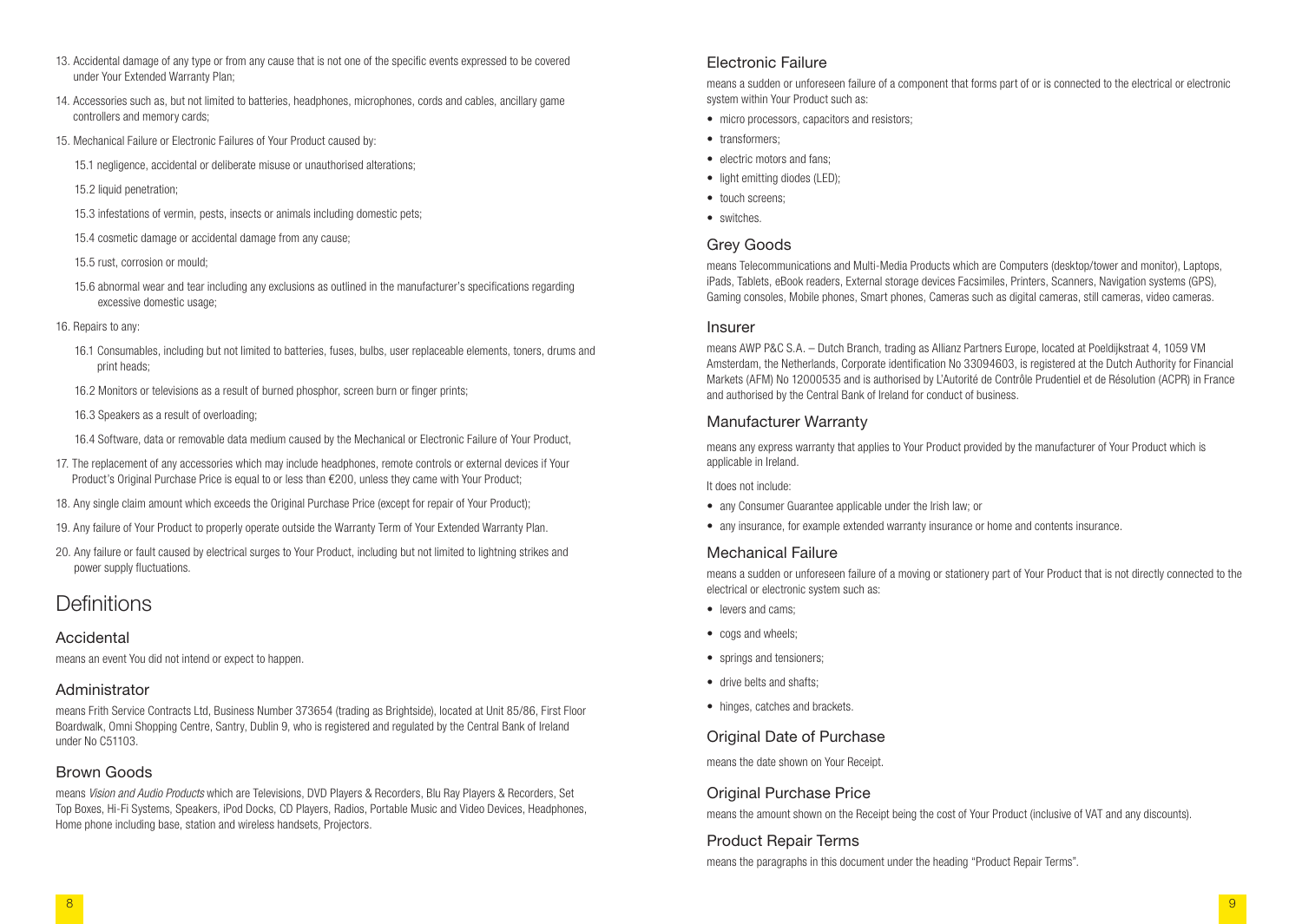#### Product Replacement Terms

means the paragraphs in this document under the heading "Product Replacement Terms".

#### Receipt

means the receipt and/or tax invoice for the purchase of Your Product and Your Extended Warranty Plan.

#### Retailer

refers to the selling retailer whose name appears on the Receipt.

#### User Generated Data, Your Data

All data generated by You and stored on or in Your Product. For example, songs, photos, telephone numbers, electronic documents and computer programmes.

#### White Goods

means *large and small size domestic appliances* which are Cooktops, Grillers, Ovens (including Steamers), Microwave Ovens, Rangehoods, Refrigerators, Freezers, Wine Chillers, Cooking appliances (bread makers, fryers, rice cookers, sandwich makers), Food preparation units (mixers, food processors), Dishwashers, Espresso machines, Washing machines, Dryers, Vacuums, Steam cleaners, Portable cooling and heating units, Fitted or ducted systems such as air-conditioning, heating, pool motors, BBQ's, and any other large and domestic appliances which do not fall under the Brown Goods or Grey Goods definition.

#### You, Your

means the person or persons or business named as the purchaser on the original purchase receipt and/or Tax Invoice.

#### Your Extended Warranty Plan, Your Brightside Extended Warranty Cover

means the *Brightside Extended Warranty Cover* that You have purchased with Your Product and is made up of the Terms and the Receint.

#### Your Product

means the product that You purchased new and in Ireland that is named on the Receipt and shown to be covered under Your Extended Warranty Plan.

#### Warranty Term

means the period during which You have cover under Your Extended Warranty Plan as set out in the Terms.

#### We, Us, Our

refers to Frith Service Contracts Ltd, Business Number 373654 (trading as Brightside), located at Unit 85/86, First Floor Boardwalk, Omni Shopping Centre, Santry, Dublin 9, who is registered and regulated by the Central Bank of Ireland under No C51103.

#### and/or

AWP P&C S.A. – Dutch Branch, trading as Allianz Partners Europe, located at Poeldijkstraat 4, 1059 VM Amsterdam, the Netherlands, Corporate identification No 33094603, who is registered at the Dutch Authority for Financial Markets (AFM) No 12000535 and is authorised by L'Autorité de Contrôle Prudentiel et de Résolution (ACPR) in France and authorised by the Central Bank of Ireland for conduct of business.

## Data Protection Notice

You should note that, by virtue of Your engagement or interactions with Us or by virtue of providing Us with personal information on you or individuals connected with you (for example directors, employees, representatives or clients), you will provide us and Our related entities and agents with personal information which constitutes personal data within the meaning of the General Data Protection Regulation (Regulation 2016/679, the "Data Protection Legislation").

We, may collect, store and use Your personal data for the following lawful purposes: (i) to provide this extended warranty plan to you or to investigate, assess and pay claims under Your plan (i.e. where this is necessary for the performance of the contract); (ii) where this is necessary for compliance with a legal obligation to which we are subject; and/or (iii) for direct marketing purposes (i.e. where this is necessary for the purposes of the legitimate interests of Us or a third party). Should we wish to use Your personal data for other specific purposes (including, if applicable, any purpose that requires Your consent), we will contact you.

Our full privacy notice, which outlines Our data protection obligations and Your data protection rights, is available on Our website, www.brightsideco.ie, and contains information on the following matters:

- the types of personal data we may collect and who we anticipate sharing it with;
- a description of the purposes and legal bases for which the personal data may be used;
- details on the transfer of personal data, including (if applicable) to entities located outside the EEA;
- details of data protection measures taken by Us;
- an outline of the various data protection rights of individuals as data subjects under the Data Protection Legislation;
- information on Our retention policy;
- contact details for further information on data protection matters.

## Your Legal Rights

In the event of a problem with Your Product, You may have rights of law against the seller or manufacturer of the product under warranties and guarantees expressed or implied by mandatory provisions of law.

Your Brightside Extended Warranty Cover Plan does not replace these rights or make them void. However, You can choose to claim under Your Plan and Your claim will be handled quickly and efficiently by Our customer service team.

For further information about Your legal rights we suggest You contact the Competition and Consumer Protection Commission at Bloom House, Railway Street, Dublin 1, D01 C576, Consumer Helpline 1890 432 432 or visit www.ccpc.ie.

If You have any questions or queries about Your Brightside Extended Warranty Cover Plan, please do not hesitate to contact us.

## How complaints/disputes are resolved

If a problem does arise, please call Brightside Cover on 1800 819 240 or email: customerservice@brightsidecover.ie. If the matter cannot be resolved to Your satisfaction please write to the Customer Relations team at:

Customer Relations Brightside Cover Unit 85/86 First Floor Boardwalk Omni Shopping Centre Santry Dublin 9

Your concern will be investigated by an officer with full authority to deal with the complaint.

Our complaints process is as follows:

- We will acknowledge in a durable medium receipt of a complaint within five business days:
- We will provide you with the name or the individual appointed as Our point of contact;
- We will provide You with regular updates in a durable medium on the progress of the investigation of the complaint at intervals not greater than every twenty business days, commencing from the date on which the complaint was made;
- We will attempt to investigate and resolve the complaint within forty business days of having received the complaint.

If We are unable to resolve the complaint within this time period, We will inform You of the options available to You.